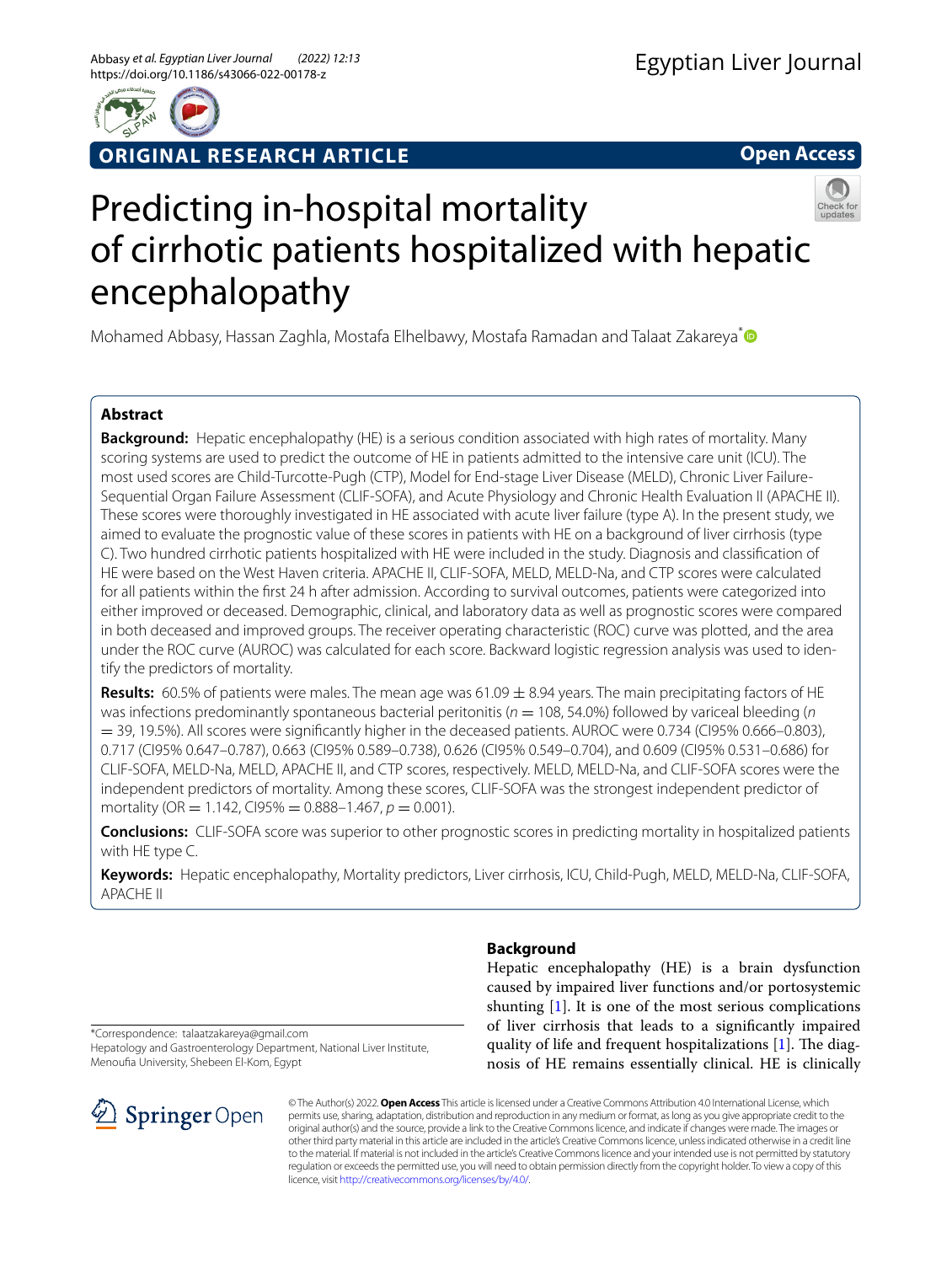manifested as disorientation, confusion, inappropriate behavior, agitation, somnolence, stupor, and/or frank coma. A wide range of motor dysfunctions has been described in HE, including asterixis, hypertonia, hyperreflexia, and/or extrapyramidal manifestations  $[2]$  $[2]$ .

Although the clear pathogenesis of HE is not evident, some mechanisms caused by liver insufficiency are proposed. One of the suggested theories is that increased gamma amino butyric acid in the central nervous system leads to an increase in the neuronal inhibitory efect. Elevated arterial blood ammonia level is also considered an important underlying mechanism. It has been documented in about 90% of patients with HE. High arterial ammonia leads to impairment in mitochondrial functions with subsequent edema and swelling of the astrocytes. In addition, vasodilatation, caused principally by nitric oxide, could play a great part in the pathogenesis of HE as it leads to an increase in intracranial pressure, brain edema, and deterioration in cognitive functions [[3\]](#page-5-2).

HE is either associated with acute liver failure (type A), portosystemic bypass with no intrinsic hepatocellular disease (type B) or liver cirrhosis, and portal hypertension and/or portosystemic shunts (type C)  $[4]$  $[4]$ .

HE is associated with a poor survival outcome and a high risk of in-hospital mortality  $[2]$  $[2]$  $[2]$ . This necessitated the development of a number of prognostic scoring systems to estimate the clinical outcome of HE in clinical practice. One of the most commonly used scores is the Child-Turcotte-Pugh score (CTP), a widely used system used to risk stratify cirrhotic patients  $[5]$  $[5]$ . The Acute Physiology and Chronic Health Evaluation (APACHE) II, a physiologically based prognostic system, is a widely used severity of illness scale used to predict hospital mortality in all ICU patients [[5\]](#page-6-1). Sequential Organ Failure Assessment (SOFA) score has been developed and is basically used to assess and classify the variable degrees of organ dysfunction. It has been shown that a high SOFA score for any given organ is associated with signifcantly higher mortality [[6\]](#page-6-2). The Model for End-Stage Liver Disease (MELD) is a widely used model for the risk stratifcation of short-term mortality in patients with cirrhosis [[7\]](#page-6-3). These scores were thoroughly investigated in patients with HE associated with acute liver failure (type A HE). However, studies evaluating their prognostic yield in cirrhotic patients hospitalized with hepatic encephalopathy (type C HE) are lacking. In the present study, we aimed to evaluate the accuracy of diferent prognostic scoring systems in the prediction of in-hospital mortality of patients admitted to the ICU with HE on a previous background of liver cirrhosis.

## **Methods**

The current study was conducted on cirrhotic patients consecutively admitted to the ICU with hepatic encephalopathy at the National Liver Institute, Menoufa, Egypt, in the period between July 1 and December 31, 2020, after approval of the local ethical committee.

The diagnosis of cirrhosis was based on clinical, laboratory, and radiological findings. The West Haven criteria were used for the diagnosis and classifcation of HE [\[8](#page-6-4)]. Patients with acute hepatic failure and those with previous port-systemic shunt surgery or transjugular intrahepatic portosystemic shunt (TIPS) were ruled out. Patients with prior liver or other solid organ transplantation, endstage renal disease and hepatocellular carcinoma (HCC), or other solid tumors were also excluded. Demographic data, baseline laboratory parameters, and duration of hospitalization were reported for all patients. The precipitating factors of HE were documented whenever they were identifed. Patients were prospectively followed for in-hospital survival outcomes, whether they survived or died. A written informed consent was obtained from the patients' relatives before inclusion.

Prognostic scores including CTP, MELD, MELD-Sodium (MELD-Na), APACHE II, and Chronic Liver Failure-SOFA (CLIF-SOFA) scores were calculated for all eligible patients within the frst 24 h after admission to the ICU. Mortality was analyzed in view of each of these scores.

## **Statistical methods**

Statistical analyses were performed using SPSS (Inc., Chicago, IL, version 20). Quantitative variables were expressed as mean and standard deviation (SD) while qualitative variables were expressed as frequency and percentage. The chi-square  $(\chi^2)$  test or Fisher exact test, when appropriate, were used for the comparison of qualitative variables between deceased patients and survivors. Continuous variables in both groups were compared using the paired *t*-test. In case of a skewed distribution, the Mann-Whitney *U* test was used for the comparison of continuous variables. The receiver operating characteristic (ROC) curve was plotted for each score, and the area under the ROC curve (AUROC) was calculated. High-risk variables that could be associated with mortality underwent backward logistic regression analysis. Variables that were statistically signifcant in the univariate analysis have been used in the multivariate analysis to estimate the independent predictors of mortality. Statistical signifcance was considered when the *p* value was lower than 0.05.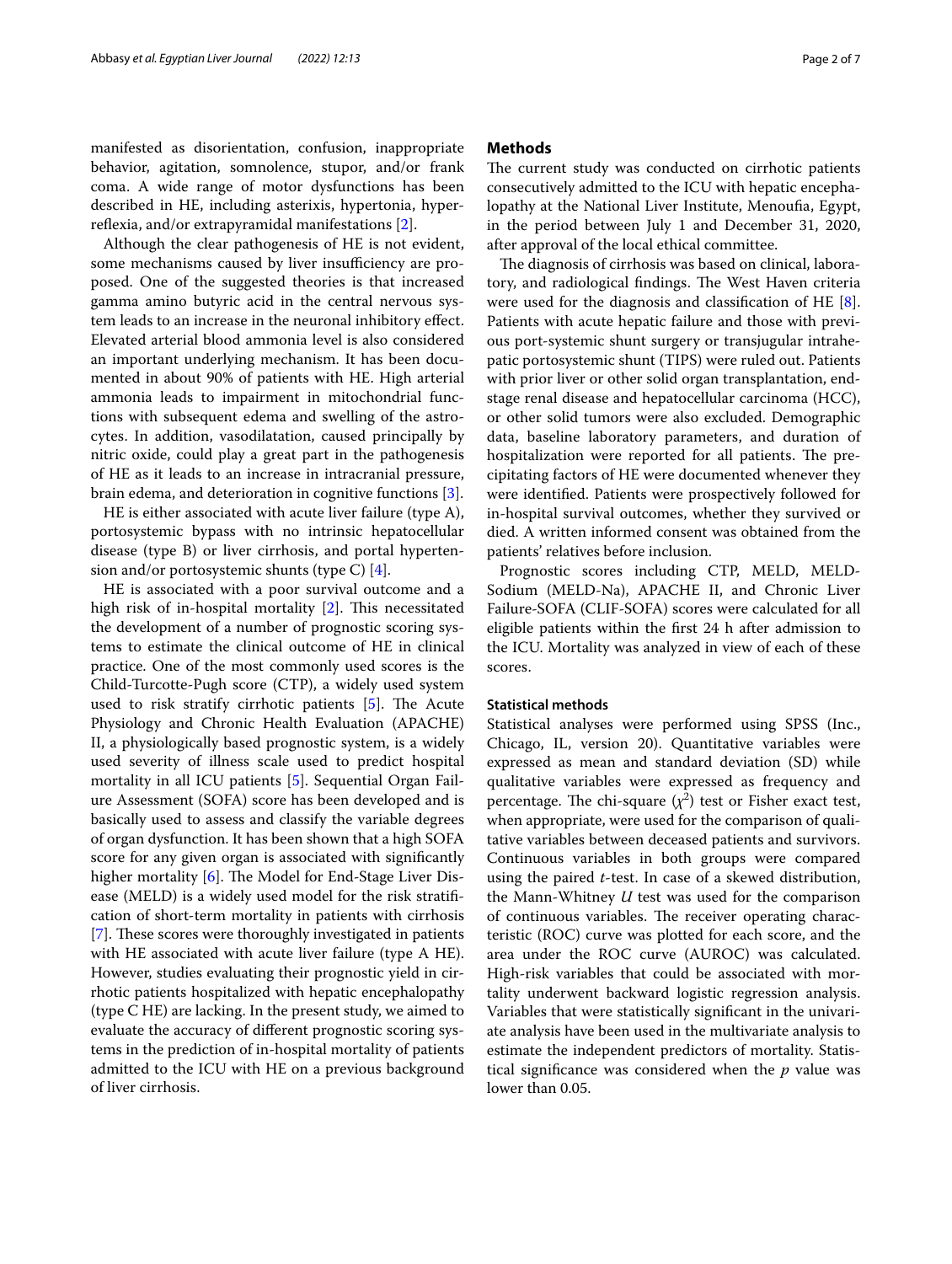## **Results**

A total of 200 patients out of 255 fulflled the inclusion criteria and underwent the fnal analysis. Most of the patients were males ( $n = 121, 60.5\%$ ), with a mean age of  $61.09 \pm 8.94$  years. The etiology of chronic liver disease was mainly hepatitis C virus (HCV)  $(n = 179)$ , 89.5%). As regards the severity of liver cirrhosis, most of the patients were Child-Pugh class  $C(n = 161,$ 80.5%) while the rest of the patients were Child-Pugh class B (*n* = 39, 19.5%).

The precipitating factors of HE were infections and predominantly spontaneous bacterial peritonitis (SBP)  $(n = 108, 54.0\%)$  followed by variceal bleeding  $(n = 39, 100)$ 19.5%), excessive diuretics  $(n = 21, 10.5)$ , constipation (*n* = 18, 9.0%), and chest infection (*n* = 14, 7.0%).

According to the West Haven grading system, 127 patients (63.5%) were hospitalized with HE grade II and 73 patients (36.5%) with HE grade III and IV. A total of 178 patients (89%) have experienced at least one previous episode of HE (recurrent HE) while 22 patients  $(11%)$  were admitted for the first episode of HE. The mortality rate was  $49.5\%$  ( $n = 99$ ). The mean ICU stay was  $6.53 \pm 3.21$  days. The basic patients' demographic and laboratory data are summarized in Table [1.](#page-2-0)

Signifcantly lower values for all investigated scores have been demonstrated in improved patients as compared with deceased patients (Table [2\)](#page-3-0). In comparison between both groups, the total ICU stay was signifcantly lower in improved than in deceased patients (*p*  $= 0.005$ ).

After plotting the ROC curves (Fig. [1\)](#page-3-1), the CLIF-SOFA score was the most accurate score in predicting mortality  $(AUROC = 0.734)$ .

Factors associated with mortality in univariate analysis were higher INR, lower serum albumin, higher serum creatinine, lower serum sodium, longer ICU stay, higher grades of HE (grades III and IV), recurrent episodes of HE, and higher values of CTP, MELD, MELD-Na, APACHE II, and CLIF-SOFA scores (Table [4](#page-4-0)).

The independent predictors of mortality as indicated by multivariate analysis were lower serum sodium, higher grades of HE, and higher values of MELD, MELD-Na, and CLIF-SOFA scores. The strongest independent predictor of mortality was the CLIF-SOFA score (OR  $=$ 1.142, CI95% =  $0.888 - 1.467$ ,  $p = 0.001$ ) (Table [4](#page-4-0)).

### **Discussion**

Hepatic encephalopathy is one of the most common complications of cirrhosis, and it has been associated with a signifcant impact on patients' health-related quality of life and survival, independent of the severity of cirrhosis [[9\]](#page-6-5).

In the current study, our aim was to verify the best scoring system for predicting survival outcomes in

*Na* sodium, *K* potassium, *ALT* alanine aminotransferase, *AST* aspartate aminotransferase, *ALP* alkaline phosphatase, *GGT* gamma glutamyl transferase, *PLT* platelets, *INR* international normalized ratio, *WBC* white blood cells

\*Statistically signifcant value

<span id="page-2-0"></span>

| <b>Variables</b>                                        | Improved ( $n = 101$ ) | Deceased ( $n = 99$ ) | <b>Test of significance</b> | p-value                |
|---------------------------------------------------------|------------------------|-----------------------|-----------------------------|------------------------|
| Age (years)                                             | $60.22 \pm 8.45$       | $61.97 \pm 9.38$      | $t = 1.389$                 | 0.166                  |
| Sex (n (%))                                             |                        |                       |                             | 0.402                  |
| Males                                                   | 64 (63.4)              | 57 (57.6)             | $x^2 = 0.701$               |                        |
| Females                                                 | 37 (36.6)              | 42 (42.4)             |                             |                        |
| Bilirubin (mg/dl)                                       | $4.80 \pm 6.03$        | $6.43 \pm 7.33$       | $U = 4425.0$                | 0.160                  |
| Albumin (g/dl)                                          | $2.93 \pm 0.47$        | $2.12 \pm 0.43$       | $t = 8.202$                 | $< 0.001$ <sup>*</sup> |
| <b>ALT (IU/I)</b>                                       | $41.98 \pm 37.61$      | 49.17 $\pm$ 42.43     | $U = 3740.0$                | $0.005*$               |
| AST (IU/I)                                              | $68.20 \pm 56.25$      | $94.25 \pm 82.41$     | $U = 3735.0$                | $0.002*$               |
| ALP (IU/I)                                              | $121.03 \pm 59.23$     | $126.27 \pm 69.83$    | $U = 4311.5$                | 0.093                  |
| GGT (IU/I)                                              | $58.96 \pm 56.17$      | $63.43 \pm 69.92$     | $U = 4949.0$                | 0.902                  |
| Hemoglobin (g/dl)                                       | $10.21 \pm 1.95$       | $10.12 \pm 1.74$      | $t = 0.370$                 | 0.712                  |
| WBCs $(x 103/mm^3)$                                     | $10.27 \pm 6.51$       | $11.55 \pm 7.24$      | $U = 4433.0$                | 0.166                  |
| Platelets ( $\times$ 10 <sup>3</sup> /mm <sup>3</sup> ) | $109.40 \pm 40.13$     | $107.73 \pm 41.57$    | $U = 4896.0$                | 0.801                  |
| <b>INR</b>                                              | $1.60 \pm 0.42$        | $2.1 \pm 0.48$        | $U = 2920.0$                | $< 0.001$ <sup>*</sup> |
| Creatinine (mg/dl)                                      | $1.21 \pm 0.93$        | $1.86 \pm 1.02$       | $U = 3874.5$                | $0.006*$               |
| Urea (mg/dl)                                            | $97.96 \pm 64.36$      | $102.38 \pm 66.05$    | $U = 33863.0$               | 0.121                  |
| Na (mEq/l)                                              | $129.55 \pm 7.18$      | $122.75 \pm 6.53$     | $t = 7.012$                 | $< 0.001$ <sup>*</sup> |
| K (ma/dl)                                               | $4.44 \pm 0.88$        | $4.38 \pm 0.91$       | $t = 0.489$                 | 0.626                  |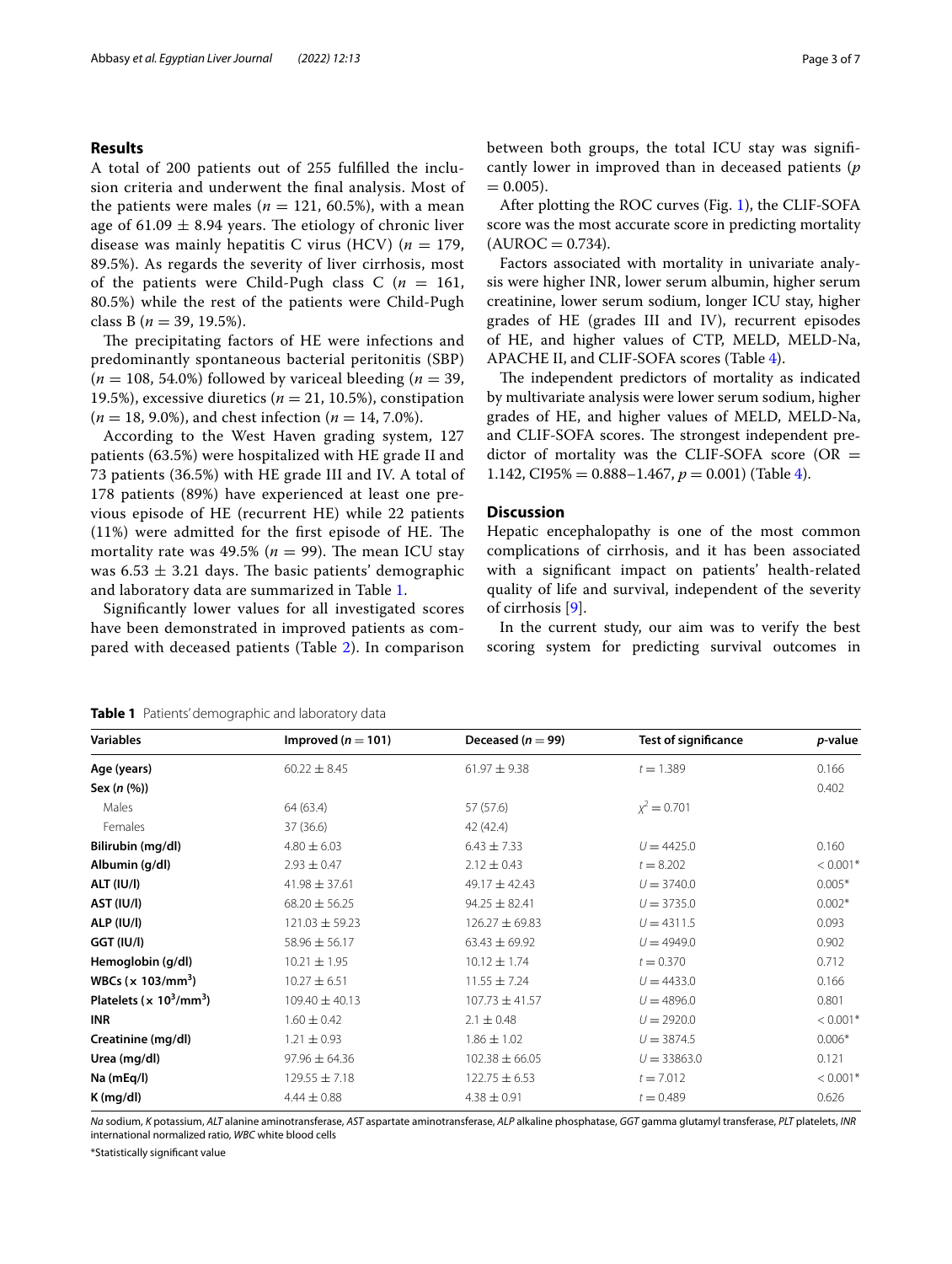|                        | Improved ( $n = 101$ ) | Deceased ( $n = 99$ ) | <b>Test of significance</b> | <i>p</i> -value |
|------------------------|------------------------|-----------------------|-----------------------------|-----------------|
| <b>CTP</b> score       | $10.61 \pm 1.83$       | $13.47 \pm 1.62$      | $t = 3.513$                 | $< 0.001*$      |
| <b>MELD score</b>      | $18.67 \pm 8.25$       | $23.43 \pm 7.53$      | $t = 4.263$                 | $< 0.001*$      |
| <b>MELD-Na</b>         | $24.16 \pm 7.83$       | $30.29 \pm 5.54$      | $t = 6.405$                 | $< 0.001*$      |
| <b>APACHE II score</b> | $76.80 + 3.74$         | $78.64 + 3.95$        | $t = 3.373$                 | $0.001*$        |
| <b>CLIF-SOFA score</b> | $9.96 + 3.26$          | $12.79 + 2.81$        | $t = 6.588$                 | $< 0.001*$      |
| ICU stay (days)        | $5.93 + 2.93$          | $7.14 \pm 3.38$       | $U = 3867$                  | $0.005*$        |

<span id="page-3-0"></span>

*CTP* Child-Turcotte-Pugh, *MELD* Model for End-stage Liver Disease, *CLIF-SOFA* Chronic Liver Failure-Sequential Organ Failure Assessment, *APACHE II* Acute Physiology and Chronic Health Evaluation II, *ICU* intensive care unit

\*Statistically signifcant value



<span id="page-3-1"></span>characteristic curve; AUROC, area under the ROC curve; CLIF-C, CTP, Child-Turcotte-Pugh; MELD, Model for End-stage Liver Disease; Na, sodium, CLIF-SOFA, Chronic Liver Failure-Sequential Organ Failure Assessment; APACHE II, Acute Physiology and Chronic Health Evaluation II

patients previously diagnosed with liver cirrhosis who were admitted to the ICU with hepatic encephalopathy, among various scoring systems used to evaluate the prognosis in acute liver failure.

Our results showed clearly that the CLIF-SOFA score is the most accurate scoring system in predicting prognosis, followed by MELD-Na, MELD, APACHE II, and CTP scores (Table [3](#page-4-1) and Fig. [1](#page-3-1)). Furthermore, it has been shown that the CLIF-SOFA score is the strongest independent predictor of mortality among other scores (Table [4](#page-4-0)).

In the study by Elzouki et al., HCV was the most common cause of chronic liver disease (33.9%), while Zhang

et al. found that hepatitis B virus (HBV) infection was the most common cause of chronic liver disease (54.5%) [[10,](#page-6-6) [11\]](#page-6-7). Other authors, Moreau et al. and Dhiman et al., reported alcohol as the main cause of chronic liver disease (60% and 58%, respectively) [\[12](#page-6-8), [13\]](#page-6-9).

In the present study, the leading etiology of chronic liver disease was HCV (89.5%). This is because Egypt has the highest prevalence of HCV worldwide [[14\]](#page-6-10). Also, the etiology of liver cirrhosis-related hepatic encephalopathy in these studies strongly followed the geographical prevalence of chronic liver disease in these countries. Alcoholic cirrhosis is the main underlying etiology in Western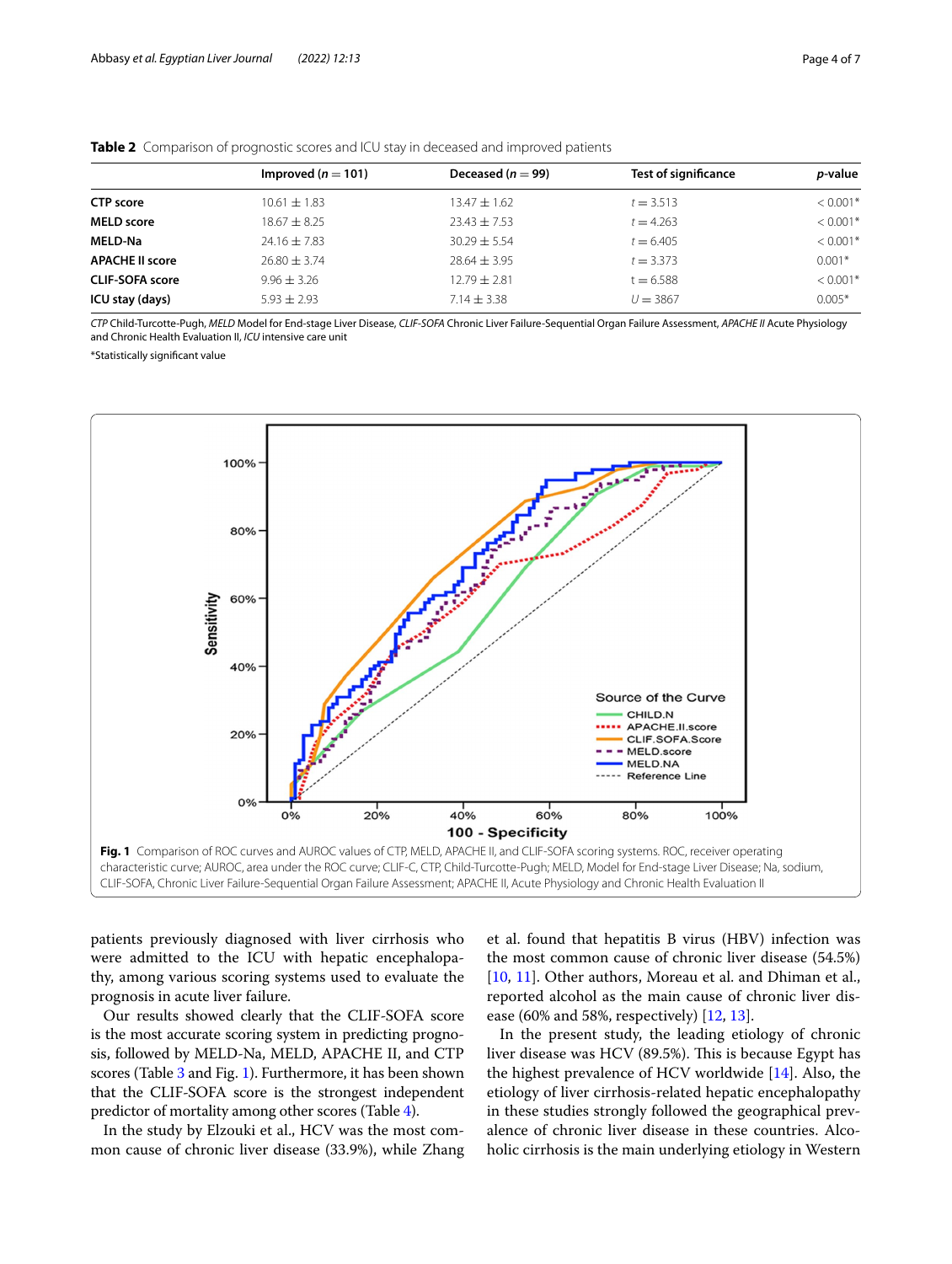| <b>Prognostic scores</b> | <b>AUROC</b> | D          | CI95%           | Cutoff  | Sensitivity | Specificity | <b>PPV</b> | <b>NPV</b> |
|--------------------------|--------------|------------|-----------------|---------|-------------|-------------|------------|------------|
| <b>CLIF-SOFA score</b>   | 0.734        | $< 0.001*$ | $0.666 - 0.803$ | > 9     | 88.66       | 45.63       | 60.6       | 81.0       |
| <b>MELD-Na score</b>     | 0.717        | $< 0.001*$ | $0.647 - 0.787$ | > 21.93 | 94.85       | 40.78       | 57.5       | 87.5       |
| <b>MELD</b> score        | 0.663        | $< 0.001*$ | 0.589-0.738     | >17.83  | 76.29       | 51.46       | 59.7       | 69.7       |
| <b>APACHE II score</b>   | 0.626        | $0.001*$   | $0.549 - 0.704$ | > 26    | 70.10       | 51.46       | 57.6       | 64.6       |
| <b>CTP</b> score         | 0.609        | $< 0.001*$ | $0.531 - 0.686$ | > 9     | 90.72       | 29.13       | 54.7       | 76.9       |

<span id="page-4-1"></span>**Table 3** Agreement (sensitivity, specifcity) for diferent prognostic scores in predicting morality

*CTP* Child-Turcotte-Pugh, *MELD* Model for End-stage Liver Disease, *Na* sodium, *CLIF-SOFA* Chronic Liver Failure-Sequential Organ Failure Assessment, *APACHE II* Acute Physiology and Chronic Health Evaluation II, *AUROC* area under ROC curve, *CI* confdence interval, *PPV* positive predictive value, *NPV* negative predictive value \*Statistically signifcant value

<span id="page-4-0"></span>**Table 4** Univariate and multivariate regression analysis of variables associated with mortality

| <b>Variables</b>                            | Univariate analysis |                        | Multivariate analysis |                        |  |
|---------------------------------------------|---------------------|------------------------|-----------------------|------------------------|--|
|                                             | р                   | OR (CI95%)             | p                     | OR (CI95%)             |  |
| <b>Bilirubin</b>                            | 0.137               | 1.033 (0.990-1.079)    |                       |                        |  |
| <b>Albumin</b>                              | $< 0.001*$          | $0.092(0.042 - 0.202)$ | 0.558                 | $0.079(0.019 - 0.326)$ |  |
| <b>INR</b>                                  | $< 0.001*$          | 4.083 (1.953-8.536)    | 0.138                 | 1.853 (0.199-17.239)   |  |
| <b>AST</b>                                  | 0.065               | $1.006(1.0-1.0)$       |                       |                        |  |
| <b>ALT</b>                                  | 0.473               | $1.003(0.996 - 1.0)$   |                       |                        |  |
| Creatinine                                  | $0.008*$            | 1.495 (1.109-2.015)    | 0.433                 | $0.624(0.192 - 2.030)$ |  |
| Na                                          | $< 0.001*$          | $0.851(0.805 - 0.900)$ | $0.012*$              | $0.799(0.640 - 0.998)$ |  |
| K                                           | 0.927               | $0.986(0.722 - 1.346)$ |                       |                        |  |
| Hb                                          | 0.508               | $0.950(0.817 - 1.105)$ |                       |                        |  |
| <b>WBC</b>                                  | 0.221               | 1.026 (0.985-1.069)    |                       |                        |  |
| PLT                                         | 0.866               | $0.999(0.993 - 1.006)$ |                       |                        |  |
| Grade of HE (III and IV vs. II)             | $< 0.001*$          | 2.942 (1.958-4.422)    | $0.015*$              | 4.513 (1.888-10.789)   |  |
| Episode of HE (recurrent vs. first episode) | $0.041*$            | 2.789 (1.043-7.456)    | 0.807                 | $0.813(0.155 - 4.265)$ |  |
| <b>Hospital stay</b>                        | $0.015*$            | 1.123 (1.023-1.233)    | 0.637                 | 1.038 (0.890-1.211)    |  |
| <b>CTP</b> score                            | $< 0.001*$          | 1.295 (1.097-1.530)    | 0.311                 | $0.519(0.310 - 0.867)$ |  |
| <b>MELD</b> score                           | $< 0.001*$          | 1.077 (1.037-1.118)    | $0.046*$              | $1.168(0.846 - 1.614)$ |  |
| <b>MELD-Na</b>                              | $< 0.001*$          | 1.140 (1.086-1.196)    | $0.023*$              | $0.850(0.570 - 1.268)$ |  |
| <b>APACHE II score</b>                      | $0.001*$            | 1.128 (1.046-1.216)    | 0.680                 | 1.045 (0.848-1.288)    |  |
| <b>CLIF-SOFA score</b>                      | $< 0.001*$          | 1.341 (1.205-1.493)    | $0.001*$              | 1.142 (0.888-1.467)    |  |

*ALT* alanine aminotransferase, *AST* aspartate aminotransferase, *PLT* platelets, *INR* international normalized ratio, *WBC* white blood cells, *HE* hepatic encephalopathy, *CTP* Child-Turcotte-Pugh, *MELD* Model for End-stage Liver Disease, *Na* sodium, *K* potassium, *CLIF-SOFA* Chronic Liver Failure-Sequential Organ Failure Assessment, *APACHE II* Acute Physiology and Chronic Health Evaluation II, *OR* odds ratio, *CI* confdence interval

\*Statistically signifcant value

countries (50–70% of all causes), whereas viral hepatitis accounts for about 10–15% of all cases. In most Asian countries, HBV represents 70% and alcohol about 15% of all the etiologies [\[15](#page-6-11)[–18](#page-6-12)].

All the investigated scores, including CLIF-SOFA, MELD, APACHE II, CTP, and MELD-Na, were signifcantly higher in the deceased patients as compared with the improved ones.

Essentially, these scores are widely used to predict prognosis in acute liver failure, and studies on their role in predicting mortality in HE type C are extremely limited. A recent study by Tas and colleagues includes 84 patients previously diagnosed with liver cirrhosis who were admitted to the ICU suffering from various grades of hepatic encephalopathy. After comparing CLIF-SOFA, APACHE II, CTP, and MELD scores as predictors of mortality, they found that the CLIF-SOFA score was superior to APACHE II, CTP, and MELD scores in predicting prognosis in such patients, AUROC values were 0.986 (0.970–1.003), 0.974 (0.945–1.003), 0.955 (0.915– 0.996), and 0.880 (0.800–0.959), respectively. This is consistent with our results [\[19](#page-6-13)].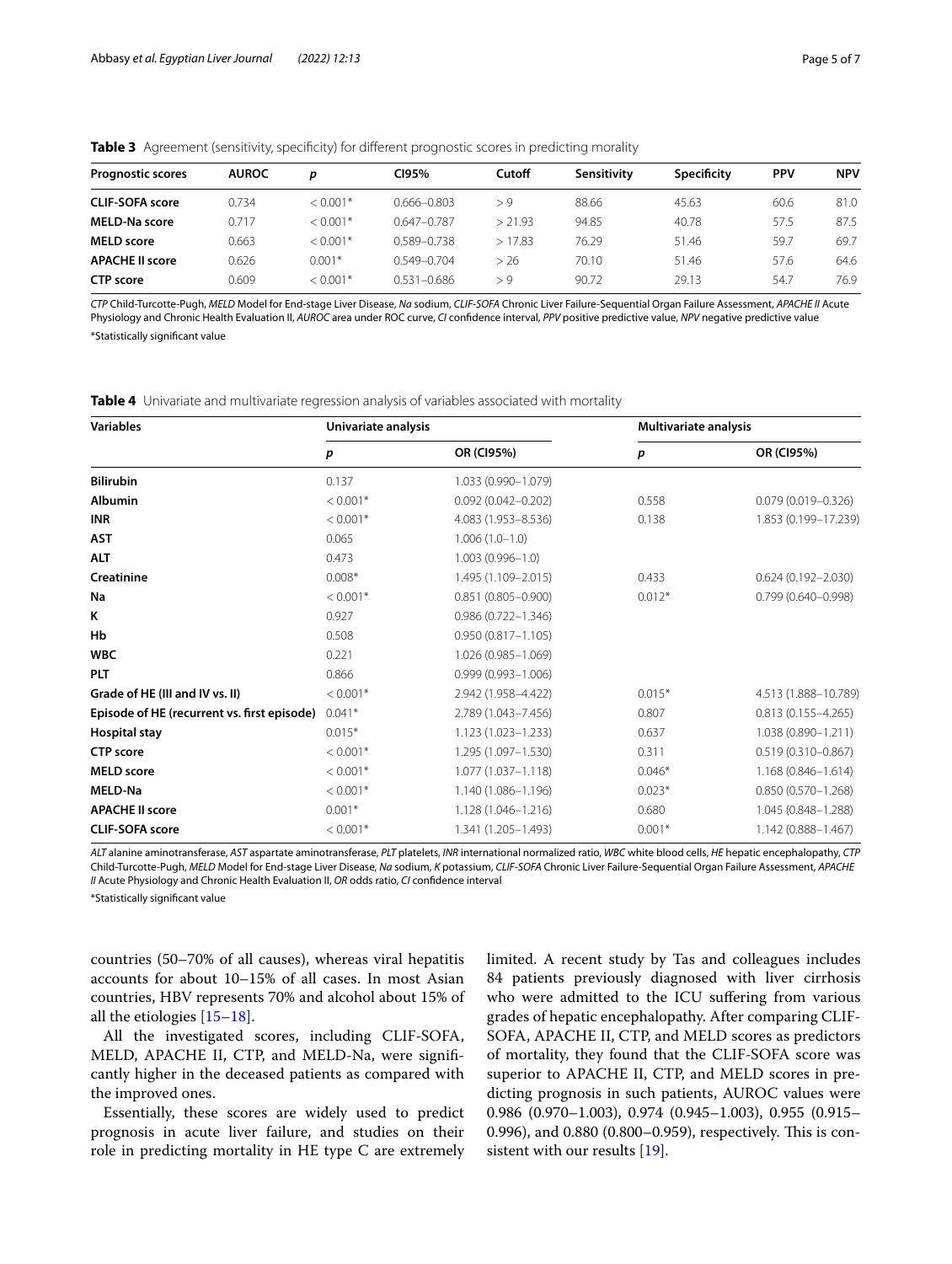Elzouki et al. evaluated 109 patients diagnosed with decompensated liver cirrhosis and admitted to the ICU due to diferent etiologies; 24 patients (22%) were admitted with HE. Twenty-seven patients (25%) died, while 82 patients (75%) improved and were transferred to the ward. According to their fndings, the SOFA score was the best prognostic model for predicting mortality in all age groups. Age above 60 years ( $p =$ 0.04), APACHE-II score ( $p = 0.001$ ), and MELD score  $(p = 0.02)$  were the independent predicting factors for overall mortality. APACHE II and MELD scores accurately predicted mortality in patients over 60 years old  $(p = 0.001$  and  $p = 0.02$ , respectively) [[10](#page-6-6)].

Hemida et al. followed 60 patients with HCV-related liver cirrhosis who underwent non-liver surgery for 30 days after surgery. The MELD score was better than the CTP score in predicting 30-day mortality in these patients [[20\]](#page-6-14).

Dupont and colleagues studied the relationship between SOFA, MELD, and CTP scores and mortality in 281 cirrhotic patients admitted to the ICU. The mortality rate was 25.3%. SOFA, MELD, and CTP scores were signifcantly correlated with mortality. AUROC values for SOFA, MELD, and CTP were 0.82 (0.77–0.88), 0.81 (0.76–0.87), and 0.76 (0.70–0.82), respectively. SOFA and MELD scores were the strongest predictors of in-hospital mortality [\[21\]](#page-6-15).

Pan and his colleagues [\[22](#page-6-16)] prospectively followed 250 critically ill cirrhotic patients admitted to the ICU and evaluated the 6-month mortality in those patients. They found that both CLIF-SOFA and APACHE III scores were excellent in predicting mortality in critically ill cirrhotic patients.

It has to be noted that CLIF-SOFA has the advantage of considering the functions of multiple vital organs, including liver (bilirubin and INR), brain (encephalopathy), kidney (creatinine), cardiovascular system (mean arterial blood pressure), and respiratory system (PaO<sub>2</sub>, FiO<sub>2</sub>). On the other hand, the conventional scores (MELD and CTP) neglect these functions that we believe are essential to be evaluated in critically ill patients admitted to the ICU. Our analysis confrmed this concept, where both MELD and CLIF-SOFA scores performed well and were independent predictors of mortality; however, CLIF-SOFA was superior to both MELD and MELD-Na scores. Meanwhile, the CTP score could not independently predict mortality in this context.

The main limitations of the current study were the relatively small sample size and the lack of comparator studies. However, the results obtained have important implications in clinical practice.

## **Conclusions**

In conclusion, CLIF-SOFA has the highest performance among the studied scores in predicting mortality in cirrhotic patients hospitalized with HE.

## **Abbreviations**

ALP: Alkaline phosphatase; ALT: Alanine aminotransferase; APACHE II: Acute Physiology and Chronic Health Evaluation; AST: Aspartate aminotransferase; AUC: Area under the ROC curve; CLIF: Chronic liver failure; CTP: Child-Turcotte-Pugh; GGT: Gamma glutamyl transferase; HBV: Hepatitis B virus; HCC: Hepatocellular carcinoma; HCV: Hepatitis C virus; HE: Hepatic encephalopathy; ICU: Intensive care unit; INR: International normalized ratio; K: Potassium; MELD: Model for End-Stage Liver Disease; Na: Sodium; PLT: Platelets; ROC: Receiver operating characteristic curve; SBP: Spontaneous bacterial peritonitis; SOFA: Sequential Organ Failure Assessment; TIPS: Transjugular intrahepatic portosystemic shunt; WBCs: White blood cells.

#### **Acknowledgements**

The authors would like to acknowledge all individuals working in the ICU, National Liver Institute, Menoufa University, for their help and support in achieving this research.

#### **Authors' contributions**

AM, ZH, and ZT put the conception and study design. RM and EM were assigned to the data collection and processing. ZH and AM contributed to the data analysis and interpretation. EM and RM prepared the literature review. ZT wrote the manuscript. ZH and AM revised the manuscript. All authors read and approved the fnal manuscript.

## **Funding**

This research did not receive any specifc grant from funding agencies in the public, commercial, or not-for-proft sectors.

#### **Availability of data and materials**

The datasets used and/or analyzed during the current study are available from the corresponding author on reasonable request.

#### **Declarations**

#### **Ethics approval and consent to participate**

The study protocol was approved by the local Institutional Review Board of National Liver Institute, Menoufa University, Egypt. A signed written informed consent was obtained from all patients' relatives before participation in the study.

#### **Consent for publication**

Not applicable

#### **Competing interests**

The authors declare that they have no competing interests.

Received: 28 November 2021 Accepted: 2 February 2022 Published online: 09 February 2022

#### **References**

- <span id="page-5-0"></span>1. European Association for the Study of the Liver (2014) Hepatic encephalopathy in chronic liver disease: 2014 practice guideline by the European Association for the Study of the liver and the American Association for the Study of Liver Diseases. J Hepatol 61(3):642–659
- <span id="page-5-1"></span>2. Kaplan PW, Rossetti AO (2011) EEG patterns and imaging correlations in encephalopathy: encephalopathy part II. J Clin Neurophysiol 28(3):233–251
- <span id="page-5-2"></span>3. Wijdicks EF (2016) Hepatic encephalopathy. N Engl J Med 375:1660–1670